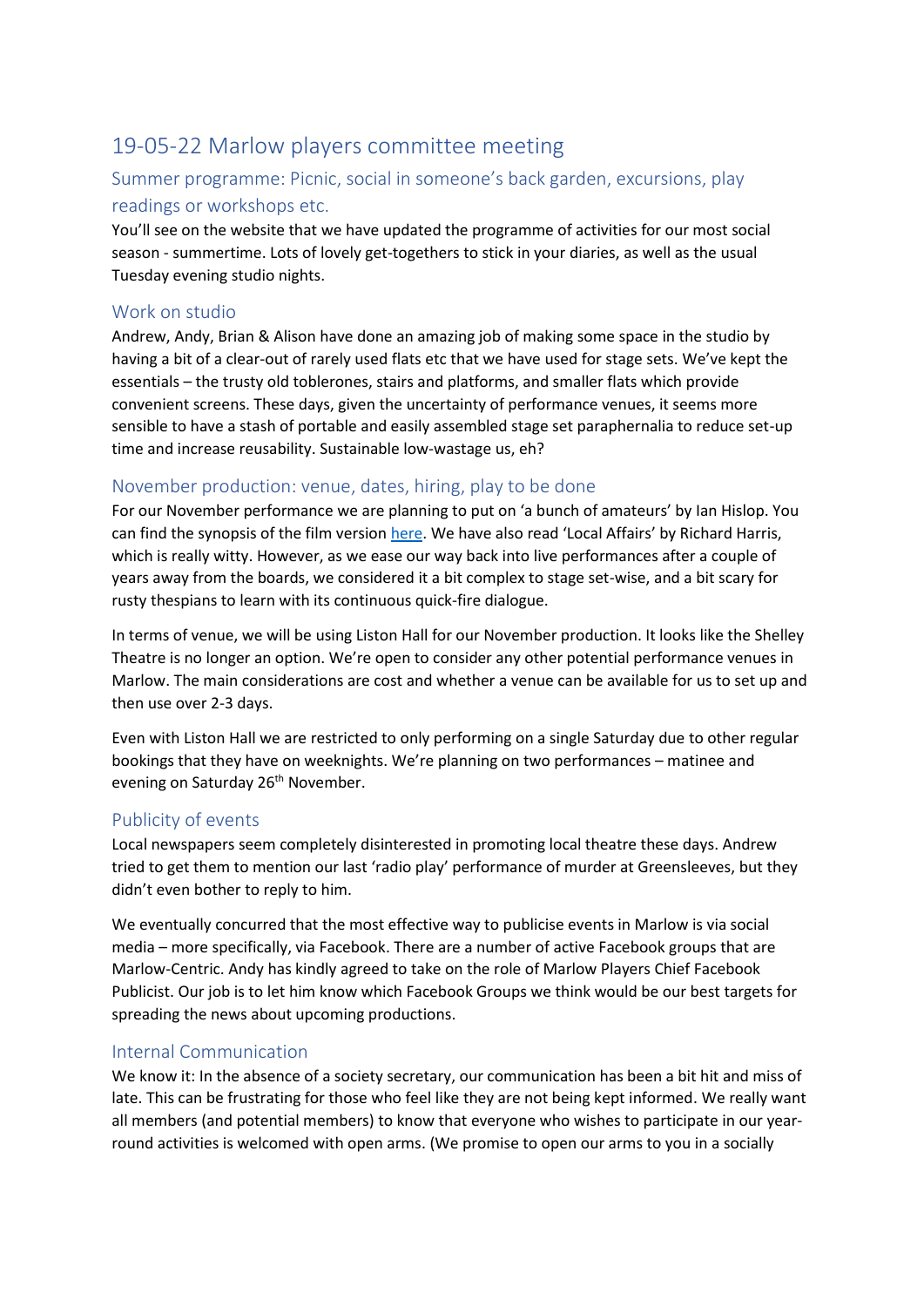distanced manner if that is your preference). We recognise that the committee has a duty to the members to ensure that everyone has visibility of what's going on to enable you to get involved.

The committee talked about lots of things that we need to tidy up around our comms.

First principle has always been: If you want to know what's going on, check the latest newsletter on the website. But human nature also means that a lot of us need a bit of a nudge to remind us that there is something cool happening this week that we will want to attend.

So here's the plan.

We will keep the website as the central repository of information on what's going on and key dates for your diaries. Brian will maintain this. If you have anything that you want to share with the Players, pop a note to Brian and ask him to post it on the Marlow Players website.

Jossy will be our WhatsApp queen, providing timely reminders of the events which are posted on the website. We looked at our WhatsApp group and it seems that all of the actively involved players have signed up to it. Apart from Andrew who continues to resist the evils of most modern digital communication channels; not a problem - Sally kindly keeps him updated on Marlow Players WhatsApp posts. So we decided to use WhatsApp as our more real-time communication channel.

If you're reading this, and you're not on the WhatsApp group but want to be, please pop a note to Jossy and she'll make sure you're added.

#### AGM date

This is set for Tuesday 28<sup>th</sup> June, starting at 8:15pm. Please come. It would be lovely to get as many of us as possible. We'll finish off with a bit of a social – at minimum I can assure you some of us will bring some wine and plastic cups (oops – what happened to sustainable us? Maybe we should err towards paper cups or BYO reusable drink vessels)

## AOB

#### Marly le Roi visit?

Our lovely friends from Les Balladins told us that they would like to come over with a play in November. Much as we miss them and would love to have them come over to perform, we felt that we might fail to look after them with the care and attention that they deserve at that time. We will be in the throes of final preparation for our production, and felt that we may not have the time to look after our guests as we would wish to.

#### Rising energy bills

The cost of our electricity bill for the studio has gone up significantly. This is not helped by our energy provider, SSE, deciding to cease offering us a charity tariff and putting us on their standard business tariff. And its not that we use a lot of leccy. It's the standing charge - the cost of being connected - that is huge – at about £1 per day.

We discussed what other options we might have. Could we install solar and go off-grid? Not for heating – it would use more power than we could generate. Could we go off-grid and revert to gas heaters? Not a great idea to have gas heater in a wooden building with no ventilation when the door is shut.

Jennifer is going to have a search around to see where we might be able to find a better tariff.

Any other ideas welcome!